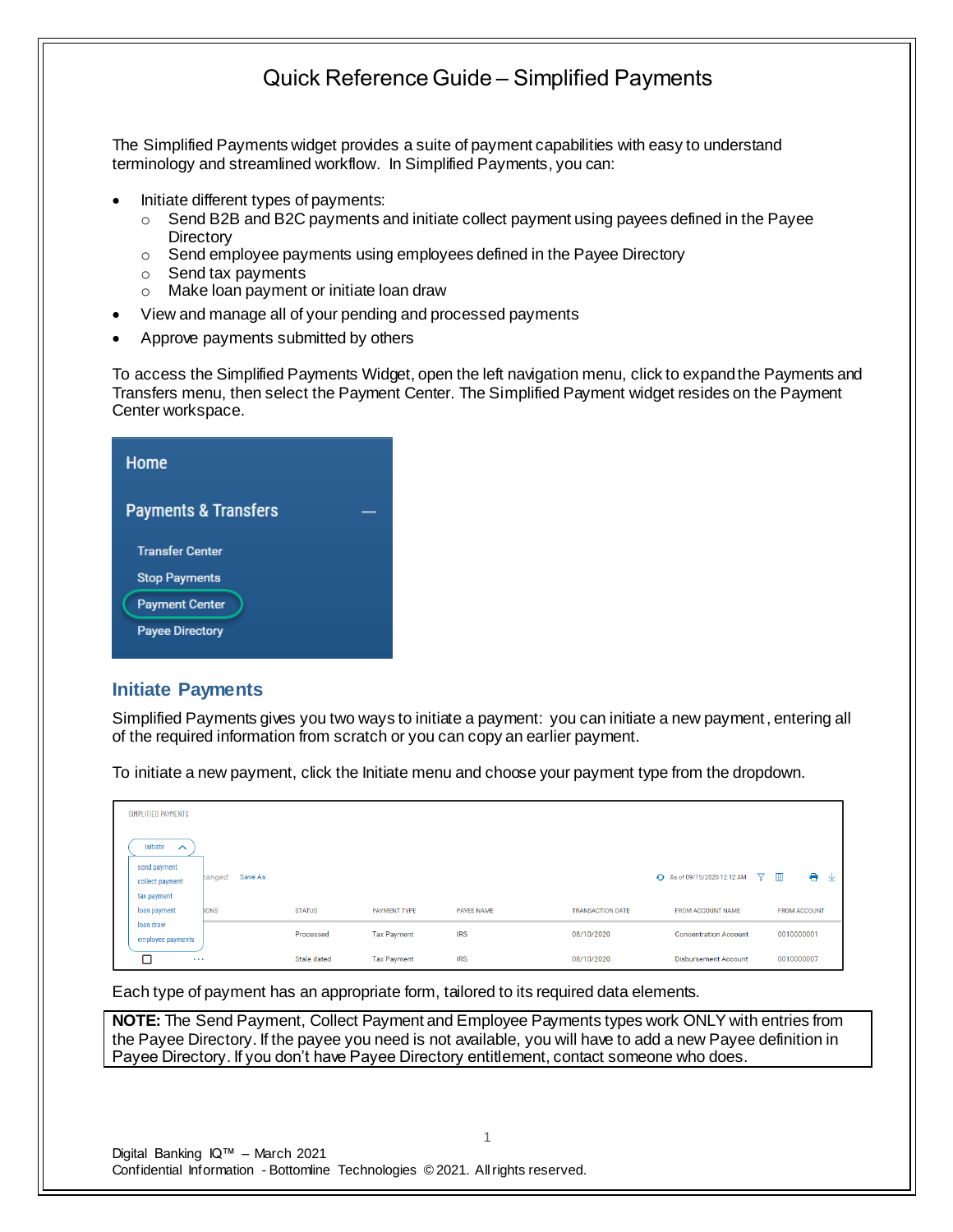### • **Send Payment**

Use this feature to make a payment to a single payee.

| < Initiate Payment      |                                             |                         | \$0.00 |
|-------------------------|---------------------------------------------|-------------------------|--------|
| <b>Payment Details</b>  |                                             |                         |        |
| Payee Information       |                                             |                         |        |
| <b>PAYEE NAME</b>       | <b>Payment Information</b>                  |                         |        |
| Select<br>$\checkmark$  | <b>Amount To Send</b>                       | <b>AMOUNT</b>           |        |
| <b>PAYEE ACCOUNT</b>    |                                             | Ŝ<br>0.00               |        |
|                         | <b>Payment Method</b>                       | <b>SELECT TYPE</b>      |        |
|                         | Available payment<br>types affected by date |                         |        |
| <b>TRANSACTION DATE</b> | <b>Sending From</b>                         | <b>FROM ACCOUNT</b>     |        |
| $\checkmark$            |                                             |                         |        |
|                         |                                             |                         |        |
|                         | <b>Comments</b>                             | <b>MEMO</b><br>Optional |        |
|                         | Information sent with<br>payment            |                         |        |
|                         |                                             | 0/80                    |        |
|                         |                                             |                         |        |
|                         |                                             |                         |        |
| <b>SUBMIT</b><br>cancel |                                             |                         |        |

#### • **Payee Name**

The dropdown is populated with all Payee Directory individual and business entries set up for regular (ACH) and/or expedited (Wires) payments. When you select the Payee, the system will populate the other dropdowns with the accounts and payment types defined in the Payee Directory.

#### • **Payee Account**

Select a payee account to receive the payment, if the payee has more than one account.

#### • **Transaction Date**

Based on the selected Payee Account (of which Payment Methods are established for that account), DBIQ-P will default to the earliest available date, in consideration of your financial institution's daily cutoff times, future-date restrictions, weekends and holidays. You may select a later date for the payment. Expedited payments can be sent in current business day, regular payments require at least one business day lead time.

#### • **Payment Method**:

Select the payment method that keeps the Transaction Date requirement, if the payee has more than one payment method.

#### • **Amount To Send**:

Enter the dollar amount for the payment. The amount is subject to customer and user limits established by your financial institution or company administrator.

#### • **Sending From:**

Select the funding account from the dropdown. The system populates the dropdown with all accounts for which you have payment permissions.

2

#### • **Comments (ACH payments):** Enter information that you want to sendwith the payment to the payee

**Purpose of Wire** – applicable to wire payments: Enter the purpose for the wire payment. NOTE: This field may be optional or your financial institution may require it.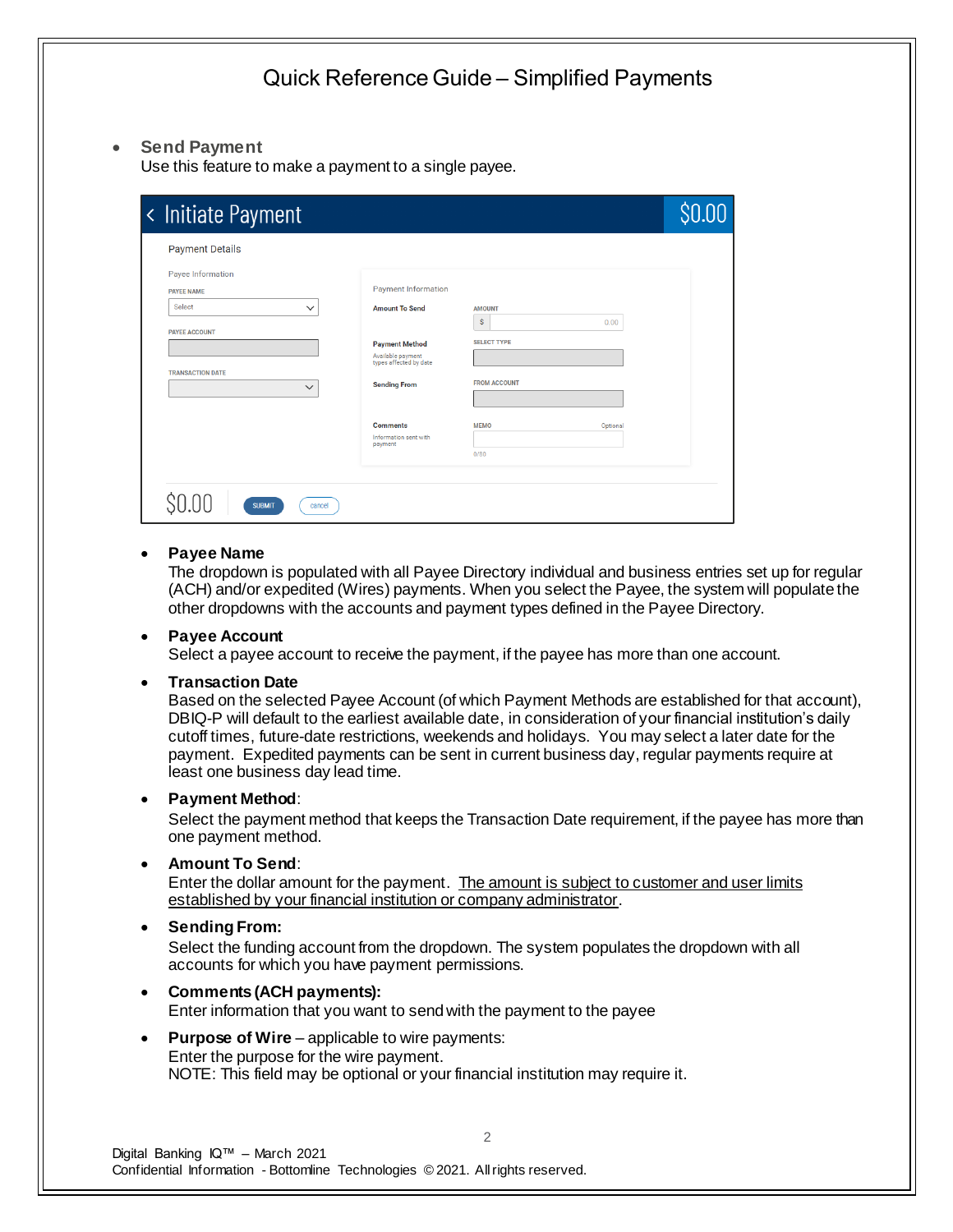• **Message to Payee (wire payments):** 

Enter information that you want to sendwith the payment to the payee. If configured by your financial institution, additional message fields are available by clicking on the More link.

| <b>Purpose Of Wire</b>  |               |                  |  |
|-------------------------|---------------|------------------|--|
|                         |               | 0/16             |  |
| <b>Message To Payee</b> | <b>LINE 1</b> | more<br>Optional |  |
|                         |               | 0/35             |  |

Click Submit when you have completed all of the fields. You will return to the Simplified Payments list view with confirmation message on top and the new payment highlighted. The status of the payment will depend on the approval requirements, "Processed" if no approval is required and either "Requires my approval" or "Requires others approval" if approval is required.

| SIMPLIFIED PAYMENTS                        |                           |                           |                           |                                    |                     |        |  |  |
|--------------------------------------------|---------------------------|---------------------------|---------------------------|------------------------------------|---------------------|--------|--|--|
| Initiate                                   | $\checkmark$              |                           |                           |                                    |                     |        |  |  |
| Payment has been submitted for approval.   |                           |                           |                           |                                    |                     |        |  |  |
| $\boldsymbol{\cdot}$ ALL PAYMENTS $\smile$ | Changed<br><b>Save As</b> |                           |                           | ← As of 02/20/2021 11:59 AM        | $\blacksquare$<br>Y | ₩<br>业 |  |  |
| ALL<br>П                                   | <b>ACTIONS</b>            | <b>STATUS</b>             | <b>PAYEE NAME</b>         | <b>FROM ACCOUNT</b><br><b>NAME</b> | <b>AMOUNT</b>       |        |  |  |
| П                                          | $\ldots$                  | Requires other's approval | Bruce Wayne wire - 123212 | Payables Account                   |                     | 45.55  |  |  |
| П                                          | $\sim$ $\sim$ $\sim$      | Stale dated               | tpv                       | Capital Account                    |                     | 0.09   |  |  |
| H.                                         | $\sim$ $\sim$ $\sim$      | Stale dated               | tpv                       | Payroll Account                    |                     | 0.09   |  |  |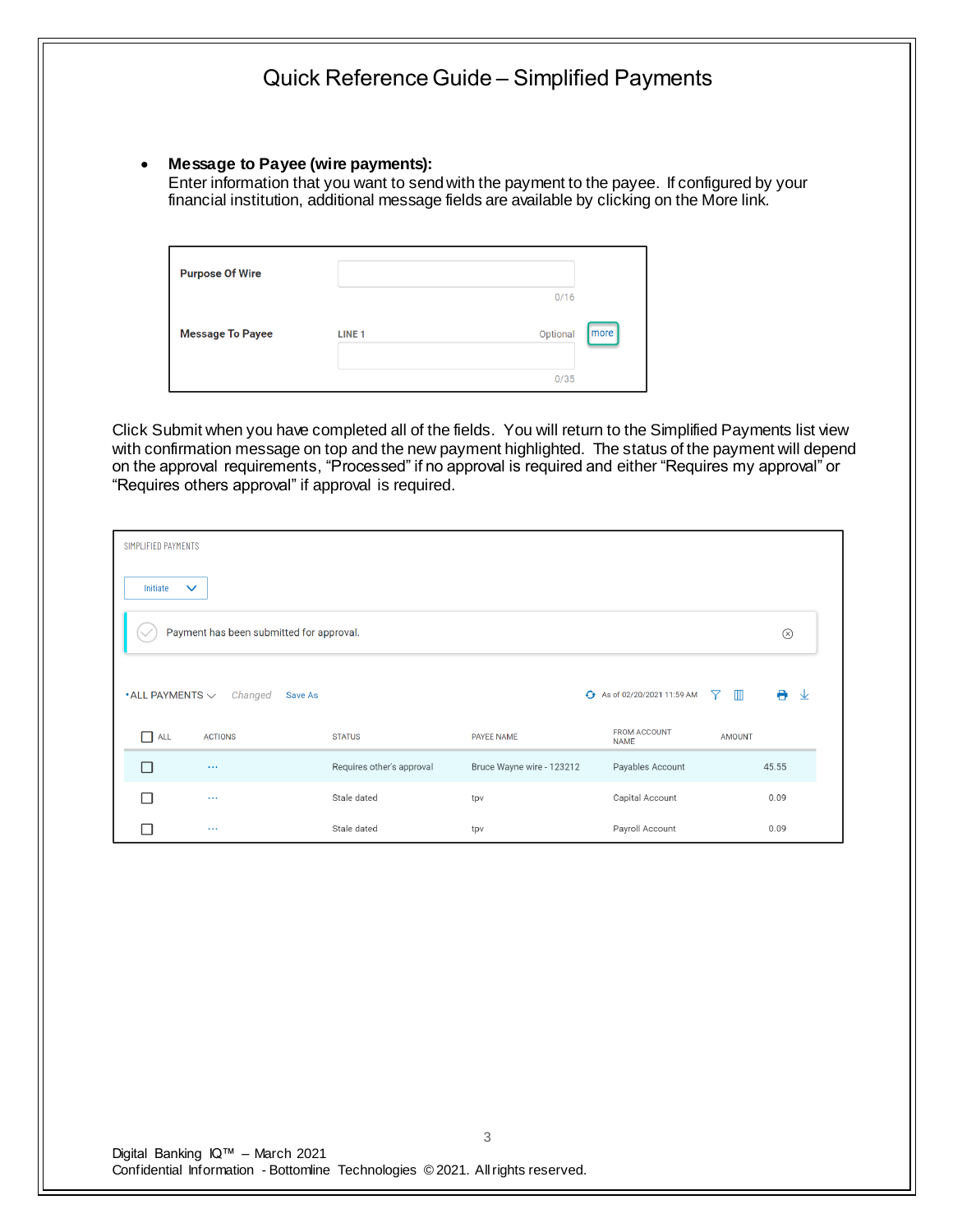The Simplified Payments list view provides a consolidated list of pending and processed payments for which you have entitlements to view, update and/or delete.

| SIMPLIFIED PAYMENTS         |                                          |                      |                         |                         |                     |                             |                            |               |  |
|-----------------------------|------------------------------------------|----------------------|-------------------------|-------------------------|---------------------|-----------------------------|----------------------------|---------------|--|
| Initiate                    | $\checkmark$                             |                      |                         |                         |                     |                             |                            |               |  |
| $\bullet$ SHOW ALL $\smile$ | Changed<br>Save As                       |                      |                         |                         |                     | + As of 09/14/2020 02:45 AM | <b>Y</b><br>$\blacksquare$ | e<br>玉        |  |
| $\Box$ ALL                  | <b>ACTIONS</b>                           | <b>STATUS</b>        | PAYEE NAME              | FROM ACCOUNT NAME       | <b>FROM ACCOUNT</b> | <b>TRANSACTION DATE</b>     | <b>PAYMENT TYPE</b>        | <b>DEBITS</b> |  |
| о                           | $\sim$ $\sim$                            | Processed            | Cindy                   | savings account         | 23235252            | 03/30/2020                  | Expedited                  | 90.00         |  |
| □                           | $\sim$ $\sim$ $\sim$                     | Processed            | Andrea12345             | <b>Test Acct</b>        | 123456789           | 09/03/2020                  | Expedited                  | 0.13          |  |
| о                           | $\sim$ $\sim$                            | Rejected by approver | Our Business - 03467493 | Accounts Payable        | 10010001            | 07/17/2020                  | Regular                    | 33.43         |  |
| о                           | $\sim$ $\sim$                            | Processed            | Coffee Shop             | <b>Accounts Payable</b> | 10010001            | 07/29/2020                  | Regular                    | 0.99          |  |
| п                           | $\sim$ $\sim$                            | Processed            | Coffee Shop             | <b>Accounts Payable</b> | 10010001            | 09/08/2020                  | Regular                    | 0.39          |  |
| <b>DELETE</b>               | $\mathbb{R}$<br>APPROVE<br><b>REJECT</b> |                      |                         |                         |                     |                             |                            |               |  |

As with other list views, you can control and personalize the list:

- Choose which columns are displayed or hidden, change the column order
- Filter the data, choose a column for the data sort order
- Save a useful combination of column and data settings for later reuse
- Print the list content or export it to a CSV file

### **View and Manage Payments**

Click on the ••• in the Action column to get a pop-up menu of available actions for any entry on the list.

• **View**

Displays the payment details as read-only text.

• **Modify**

Displays the payment details with input fields so you can change some of the info. The input fields are exactly the same as those you use when initiating the payment. **NOTE:** Modify is available only for pending payments (i.e., not for transfers that already have been processed or deleted).

• **Delete**

Deletes the transfer.

**NOTE:** Delete is available only for transfers with status Scheduled (i.e., not for transfers that already have been executed or deleted).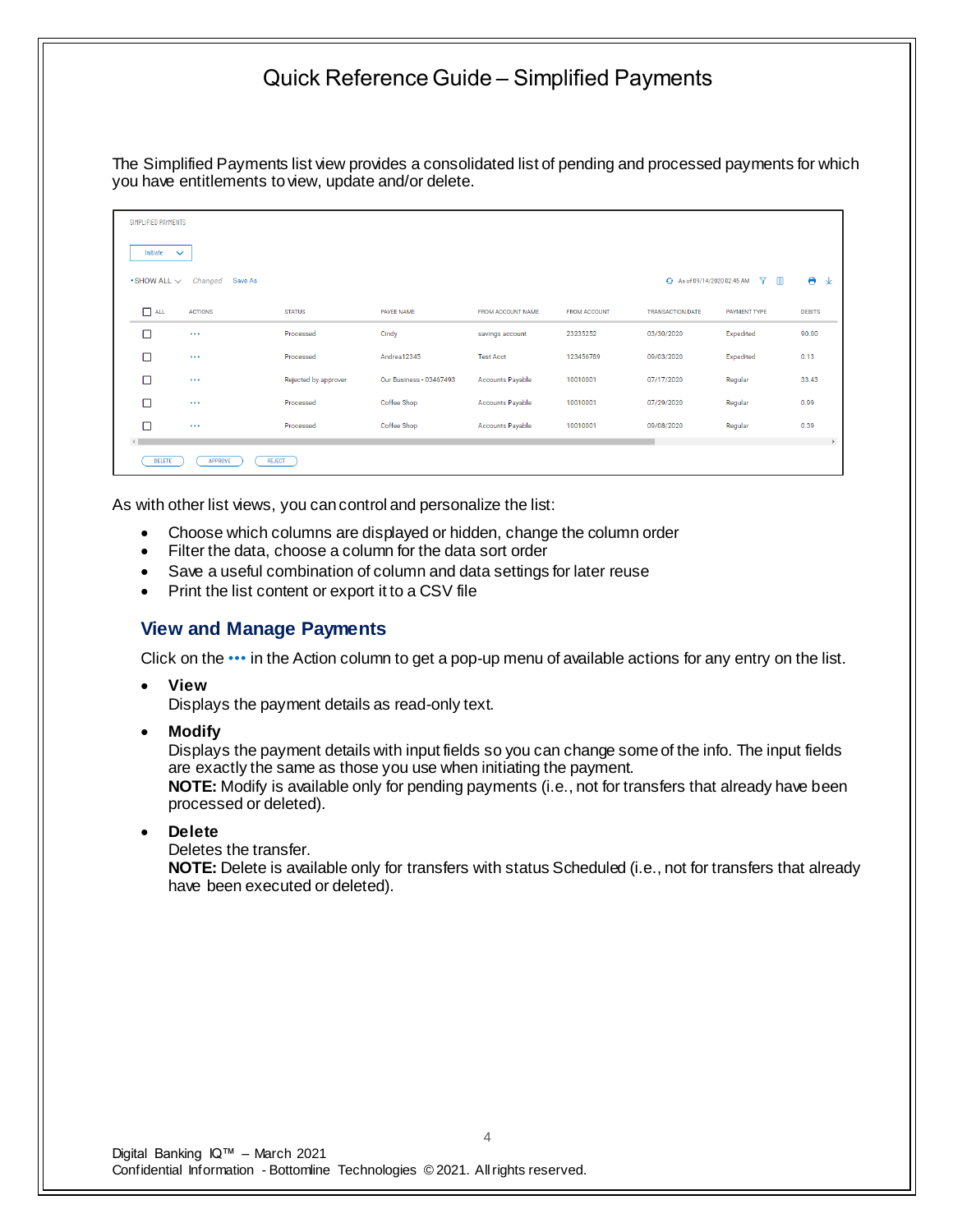#### • **Copy as New Payment**

If you have made a particular payment in the past and need to make another, you can minimize your effort by using the Copy as New Payment feature: it replicates all of the old payment info but allows you to change the relevant fields, such as effective date and amount.

| SIMPLIFIED PAYMENTS      |                             |               |                    |                          |                         |                                  |                  |
|--------------------------|-----------------------------|---------------|--------------------|--------------------------|-------------------------|----------------------------------|------------------|
| Initiate<br>$\checkmark$ |                             |               |                    |                          |                         |                                  |                  |
| $\cdot$ SHOW ALL $\vee$  | Changed<br>Save As          |               |                    |                          |                         | + As of 09/15/2020 12:12 AM<br>Y | m                |
| $\Box$ ALL               | <b>ACTIONS</b>              | <b>STATUS</b> | PAYMENT TYPE       | <b>PAYEE NAME</b>        | <b>TRANSACTION DATE</b> | FROM ACCOUNT NAME                | <b>FROM ACCO</b> |
| п                        | $\cdots$                    | Processed     | <b>Tax Payment</b> | <b>IRS</b>               | 08/10/2020              | <b>Concentration Account</b>     | 00100000         |
| □                        | View<br>Copy as New Payment | Stale dated   | <b>Tax Payment</b> | <b>IRS</b>               | 08/10/2020              | <b>Disbursement Account</b>      | 00100000         |
| п                        | <b>COD</b>                  | Processed     | Regular            | Rainbow Candy Shop - 555 | 09/15/2020              | <b>Concentration Account</b>     | 00100000         |

To initiate a new payment based on a previous one, locate a pending or processed example of the old payment on the list, click on the ••• in the Action column and then select Copy as New Payment from the pop-up menu. DBIQ-P will open an edit panel very similar to the one you would use to initiate that type of payment from scratch, pre-populated with all of the info from the original payment. Update the info in any of the editable fields and click Submit.

### • **Collect Payment**

Use this feature to collect a payment from one payee.

| < Collect Payment                              |                                                     |                     | \$0.00   |
|------------------------------------------------|-----------------------------------------------------|---------------------|----------|
| <b>Payment Details</b>                         |                                                     |                     |          |
| Payee Information<br><b>PAYEE NAME</b>         | <b>Payment Information</b>                          |                     |          |
| Select<br>$\checkmark$<br><b>PAYEE ACCOUNT</b> | <b>Amount To Collect</b>                            | <b>AMOUNT</b><br>\$ | 0.00     |
|                                                | <b>Deposit To</b>                                   | <b>ACCOUNT</b>      |          |
| <b>TRANSACTION DATE</b><br>$\checkmark$        | <b>Comments</b><br>Information sent with<br>payment | <b>MEMO</b><br>0/80 | Optional |
| <b>SUBMIT</b><br>cancel                        |                                                     |                     |          |

#### • **Payee Name**

The dropdown is populated with all Payee Directory individual and business entries set up for Collections. When you select the Payee, the system will populate the Payee Account dropdown with the accounts defined in the Payee Directory.

#### • **Payee Account**

Select a payee account that will fund the collection, if the payee has more than one account.

5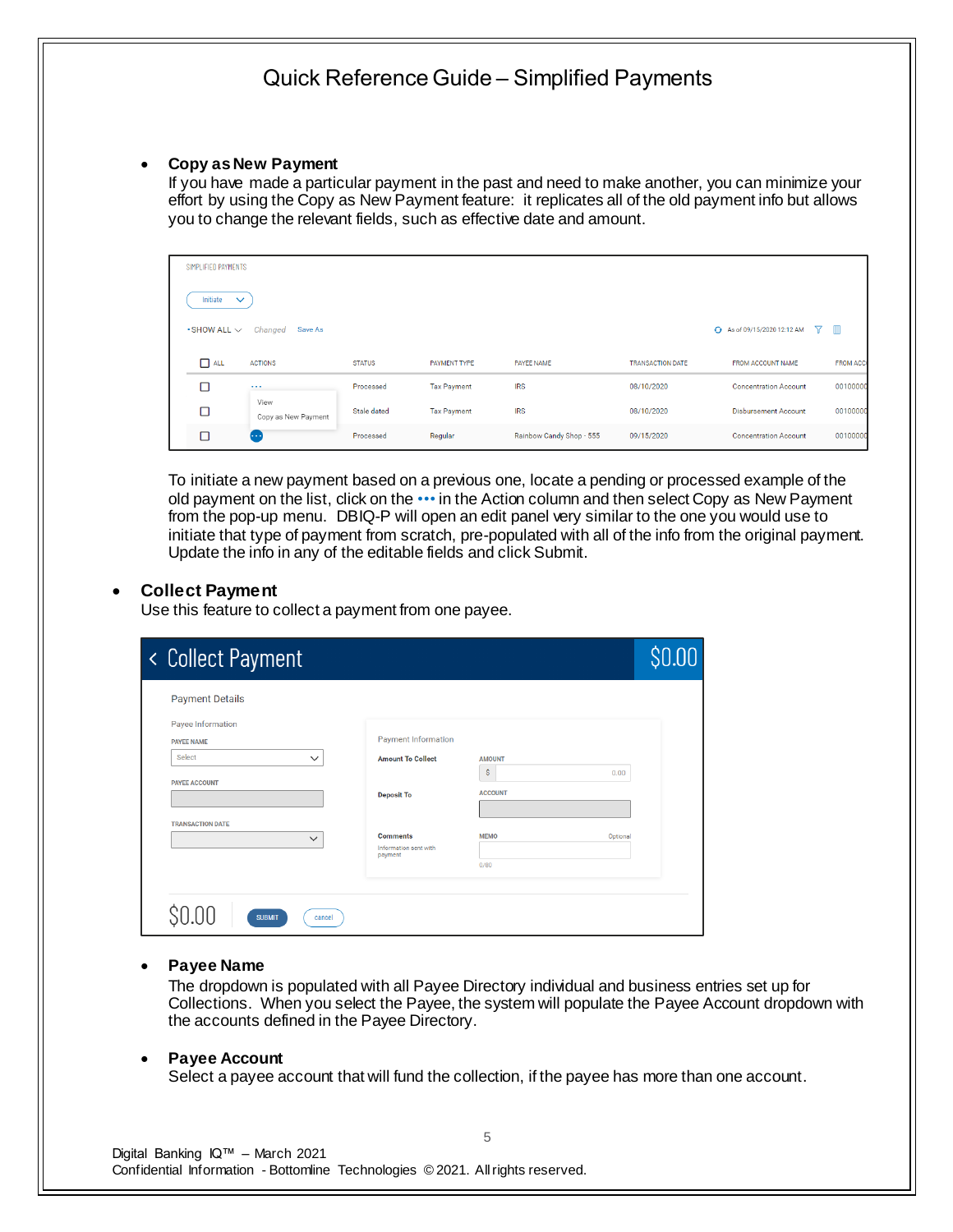### • **Transaction Date**

Select the effective date for this collection. All collections are processed via ACH and require at least one business day lead time. DPIQ-P takes in consideration of your financial institution's daily cutoff times, future-date restrictions, weekends and holidays. You may select a later date for this collection.

### • **Amount To Collect:**

Enter the dollar amount for the collection. The amount is subject to company and user limits established by your financial institution or company administrator.

### • **Deposit To**

Select the receiving account from the dropdown. The system populates the dropdown with all accounts for which you have payment entitlements.

#### • **Comments**

Enter text that you want to appear with the collection. **NOTE:** This field generally is optional, but your financial institution may configure it to be required.

Click Submit when you have completed all of the fields. You will return to the Simplified Payments list view with confirmation message on top and the new collection highlighted. The status of the transaction will depend on the approval requirements, "Processed" if no approval is required and either "Requires my approval" or "Requires others approval" if approval is required.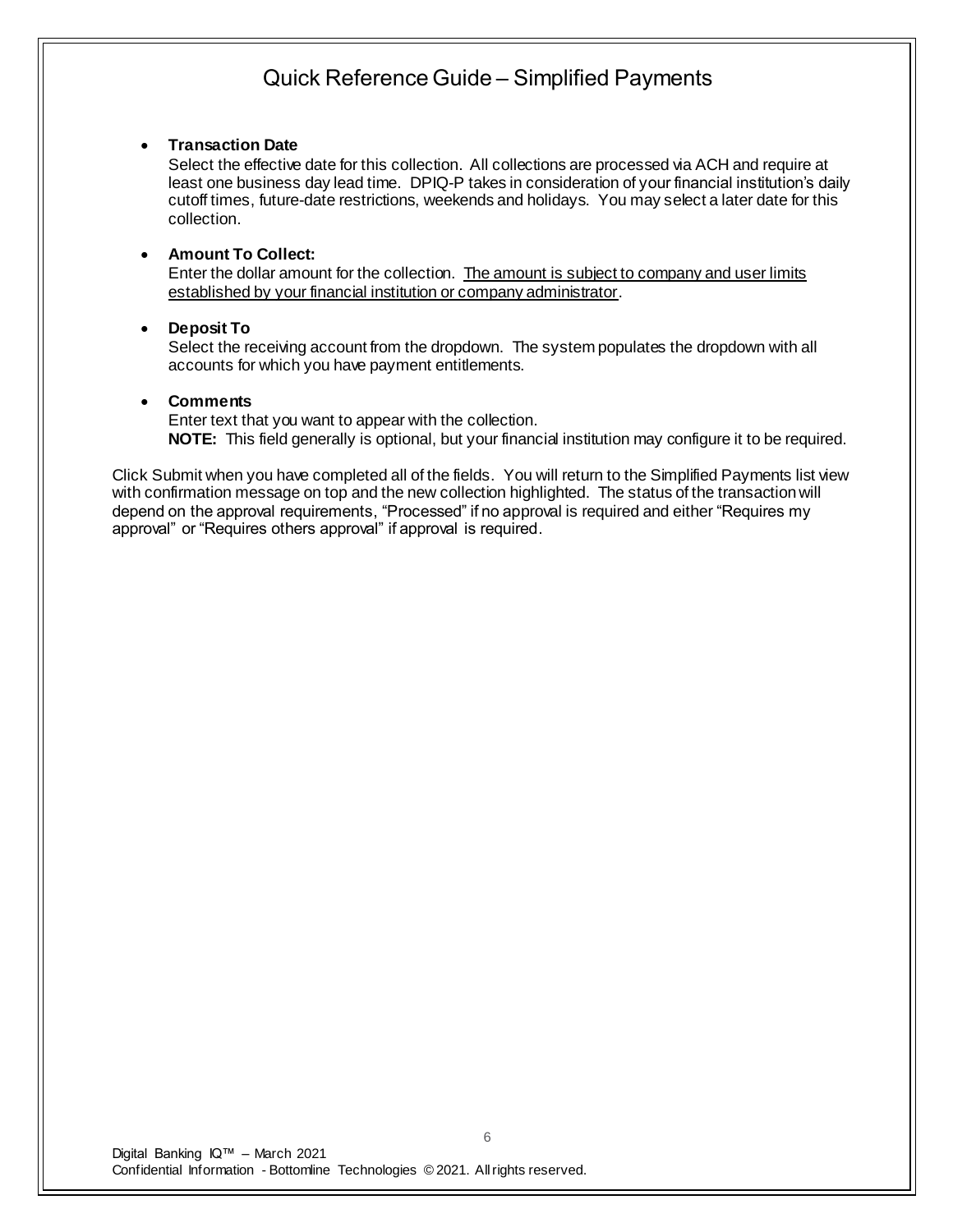### • **Employee Payment**

Use this feature to make payments to one or more employees.

|                                                            |       | < Initiate Employee Payment          |                    |       |                    |             | <b>SO nn</b><br>(0) EMPLOYEE PAYMENTS CREATE |  |
|------------------------------------------------------------|-------|--------------------------------------|--------------------|-------|--------------------|-------------|----------------------------------------------|--|
| <b>Payment Details</b><br><b>PAYMENT NAME</b>              |       |                                      |                    |       |                    |             |                                              |  |
| <b>Payment Information</b><br><b>PAYMENT DELIVERY DATE</b> |       | <b>PAYMENT DATE</b><br>09/16/2020    | $\checkmark$       |       |                    |             |                                              |  |
| <b>SENDING FROM</b>                                        |       | <b>FROM ACCOUNT</b><br><b>Select</b> | $\checkmark$       |       |                    |             |                                              |  |
| <b>PAYMENT DESCRIPTION</b>                                 |       | <b>DESCRIPTION</b>                   |                    |       |                    |             |                                              |  |
| Payee Information<br><b>EMPLOYEE</b>                       | ID    | <b>ACCOUNT NUMBER</b>                | <b>LAST AMOUNT</b> |       | <b>THIS AMOUNT</b> | <b>MEMO</b> |                                              |  |
| Susan Merry                                                | 18654 | Select                               | $\checkmark$       | 8.76  | $\dot{\mathbf{S}}$ |             |                                              |  |
| SusanG                                                     | 234   | ****6284                             |                    | 63.77 | $\mathsf S$        |             |                                              |  |
| Employee<br>Payments                                       | ŞO    | <b>SEND</b><br><b>BACK</b>           |                    |       |                    |             |                                              |  |

Employee Payments is designed for disbursement to multiple payees at once. The screen is populated with all of your Employee payees. Enter a descriptive Payment Name, so this payment can be easily tracked and managed later in the Simplified Payments list.

#### **Payment Information**

Select a Payment Delivery Date. All employee payments are processed via ACH and require at least one business day lead time. DPIQ-P takes in consideration of your financial institution's daily cutoff times, future-date restrictions, weekends and holidays. You may select a later date for this payment.

Select the funding account, if you have more than one account. Enter a Payment Description. This information travels with the payments.

#### **Payee Information**

Select Employee Account Number if there are more than one. Fill out the This Amount field for each employee that is to receive payment. DBIQ-P will skip the other employess whose This Amount field is empty. If the information is available, Premier displays each employee's most recent payment in the Last Amount field. Memo field is optional.

Click Submit when you have completed all of the fields. You will return to the Simplified Payments list view with confirmation message on top and the new payment highlighted. The status of the payment will depend on the approval requirements, "Ready to Processed" if no approval is required and either "Requires my approval" or "Requires others approval" if approval is required.

7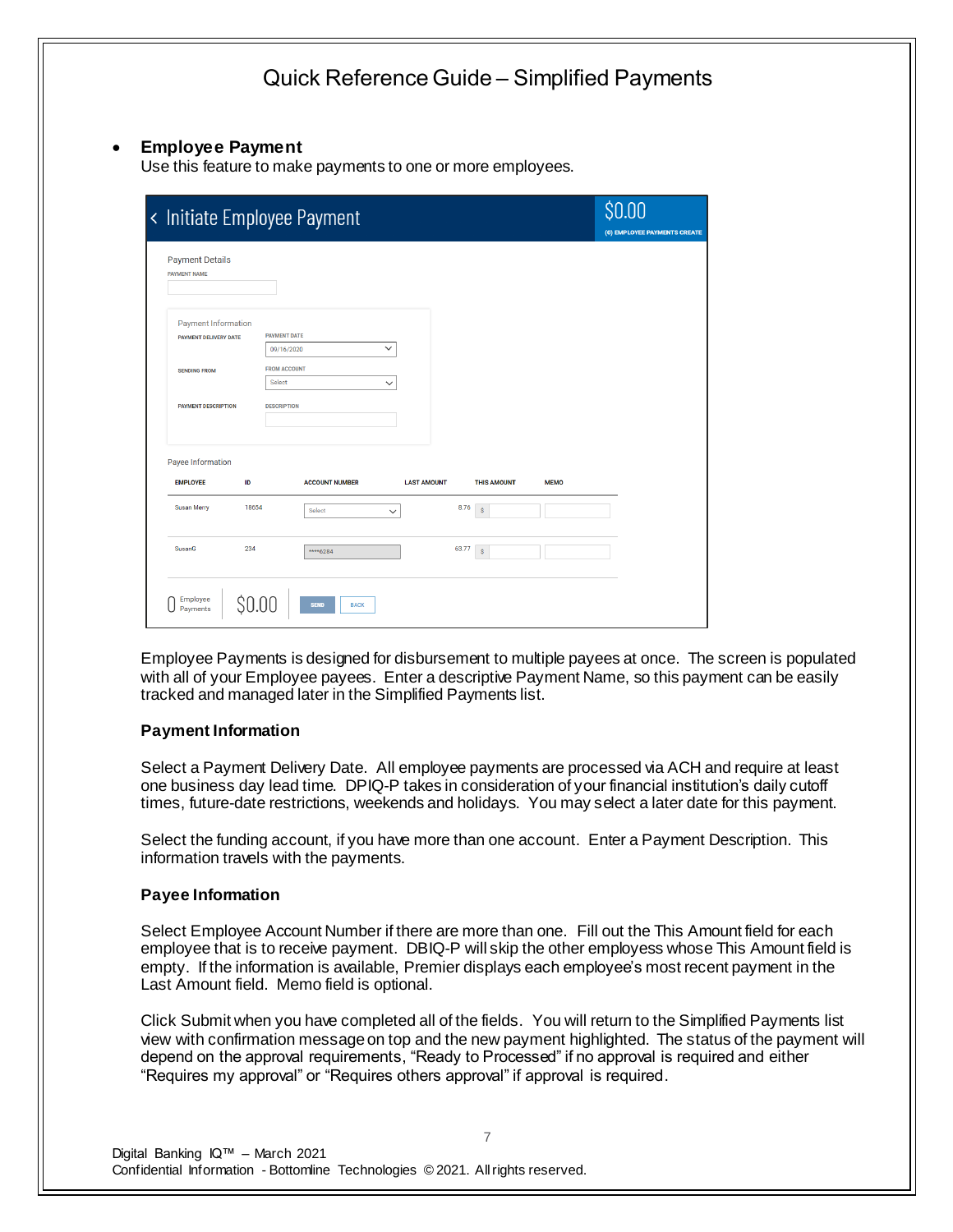### • **Tax Payment**

Use this feature to send Federal Tax payments.

| < Initiate Tax Payment |                            |                                                       |              | \$0.00 |
|------------------------|----------------------------|-------------------------------------------------------|--------------|--------|
| <b>PAYMENT NAME</b>    |                            |                                                       |              |        |
| <b>Tax Information</b> | Originator Information     |                                                       |              |        |
| <b>TAX FORM</b>        | <b>SENDING FROM</b>        | <b>ACH SENDER</b>                                     |              |        |
| Select<br>$\checkmark$ |                            | 987654321 - My ACH Company                            |              |        |
| <b>TAX TYPE CODE</b>   |                            | OFFSET ACCOUNT                                        |              |        |
|                        |                            | <b>Select</b>                                         | $\checkmark$ |        |
|                        | <b>PAYMENT DATE</b>        | <b>TRANSACTION DATE</b>                               |              |        |
|                        |                            | 09/17/2020                                            | $\checkmark$ |        |
|                        |                            |                                                       |              |        |
|                        | <b>Payment Information</b> |                                                       |              |        |
|                        |                            | (i) Select Tax Information to add Payment Information |              |        |
|                        |                            |                                                       |              |        |
| <b>SEND PAYMENT</b>    |                            | <b>CANCEL</b>                                         |              |        |

Enter a descriptive Payment Name, so this payment can be easily tracked and managed later in the Simplified Payments list.

#### **Tax Information**

Select a Tax Form from the dropdown; DBIQ-P will dynamically populate the Tax Type Code dropdown with appropriate entries and display the appropriate input fields in Payment Information.

#### **Originator Information**

If you have more than one ACH Sender (ACH Company), select one from the dropdown list. Similarly, select an Offset Account if you have more than one.

Select a Transaction Date for the payment. All tax payments are processed via ACH and require at least one business day lead time. DPIQ-P takes in consideration of your financial institution's daily cutoff times, future-date restrictions, weekends and holidays. You may select a later date for this payment.

#### **Payment Information**

These fields will be tailored to your choice of Tax Form; fill them out exactly as you would on a paper version.

Click Submit when you have completed all of the fields. You will return to the Simplified Payments list view with confirmation message on top and the new payment highlighted. The status of the payment will depend on the approval requirements, "Ready to Processed" if no approval is required and either "Requires my approval" or "Requires others approval" if approval is required.

8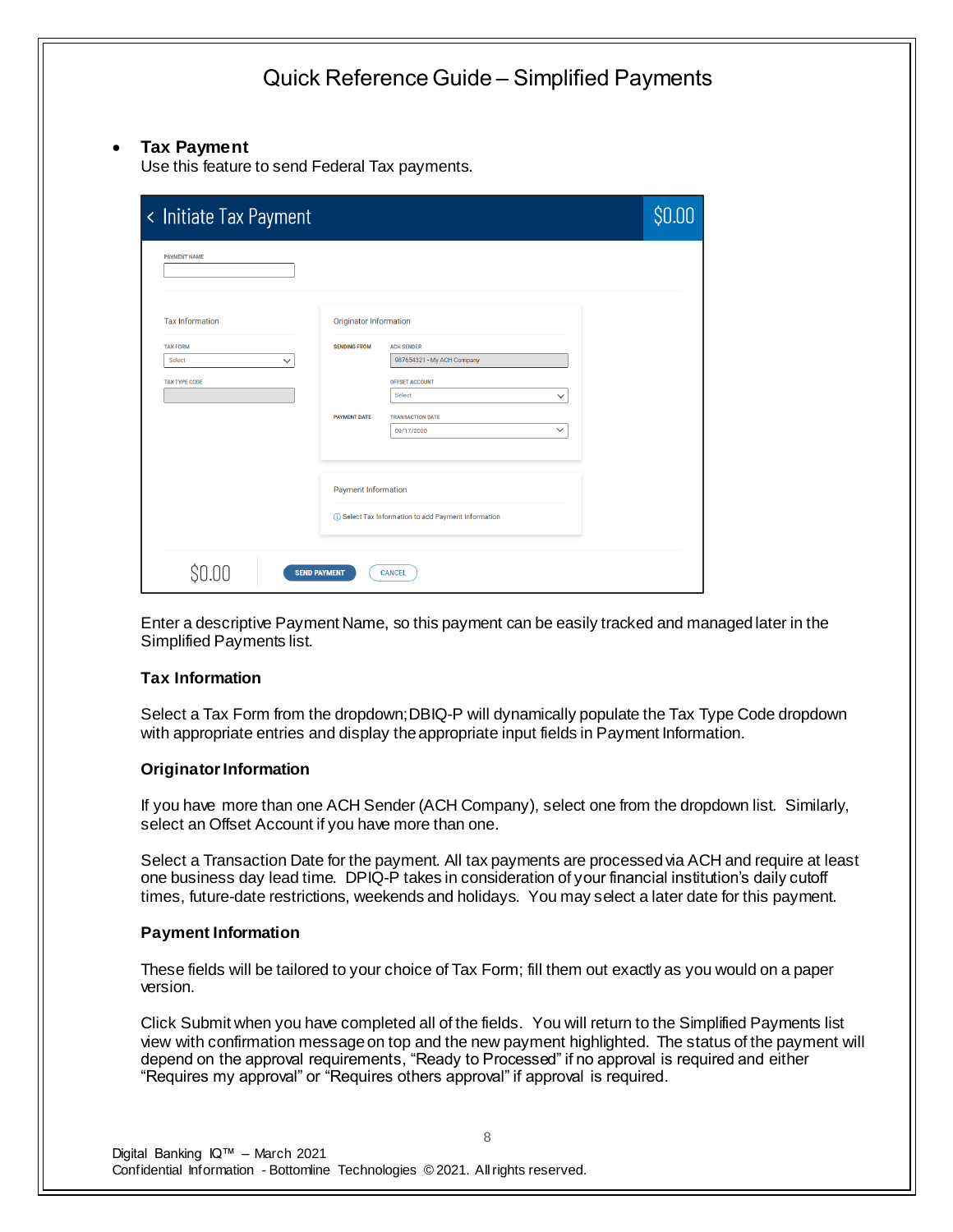### Quick Reference Guide – Simplified Payments • **Loan Payment** Use this feature to make a loan payment quickly and easily: < Initiate Loan Payment \$0.00 **Payment Details** Send To **LOAN ACCOUNT** Loan Information Select  $\checkmark$ **Payment Options SELECT TYPE** Send From  $\overline{\mathbf{v}}$ **UNDING ACCOUNT**  $\checkmark$ Payment Information Amount To Send **AMOUNT**  $S$ When to Send **TRANSACTION DATE**  $09/15/2020$ **Comments**  $$0.00$ **SUBMIT** CANCEL

### **Payment Details**

Select the Send To (loan) account and the Send From (funding) account from the dropdown, if you have more than one.

#### **Loan Information**

If your financial institution offers Payment Options such as Principal Only, Fees-Only, etc., these will populate the dropdown list; if not, your loan payment will be a standard (or "regular") payment.

#### **Payment Information**

Enter an Amount and add optional Memo text. Transaction Date is always current business day.

Click Submit when you have completed all of the fields. You will return to the Simplified Payments list view with confirmation message on top and the new payment highlighted. The status of the payment will show "Processed" as no approval requirements is offered for Loan Payment.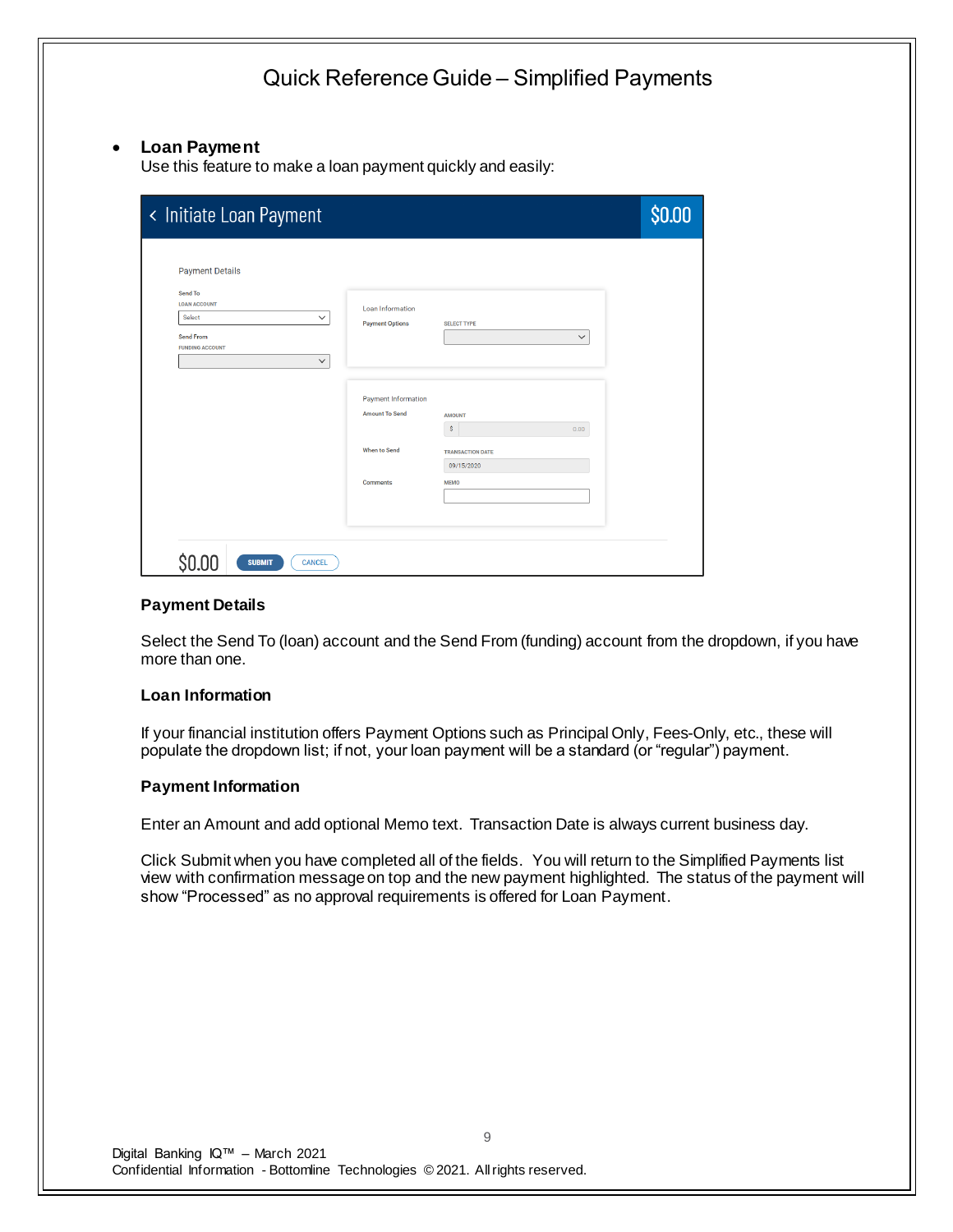## • **Loan Draw**

Use this feature to pull funds from your loan account:

| <b>Draw From</b><br>LOAN ACCOUNT<br>Equipment LOC - 6666 (\$6,548.13 USD Available)<br>Send To | $\check{~}$<br>Amount To Draw | Draw Information<br><b>AMOUNT</b><br>$\mathbb{S}$<br>0.00 |  |
|------------------------------------------------------------------------------------------------|-------------------------------|-----------------------------------------------------------|--|
| <b>FUNDING ACCOUNT</b><br>Select                                                               | When to Draw<br>$\checkmark$  | TRANSACTION DATE<br>08/21/2020                            |  |
|                                                                                                | Comments<br>↳                 | MEMO                                                      |  |
| \$0.00                                                                                         |                               |                                                           |  |

A loan draw is just a loan payment in reverse, where the loan is the funding account and a DDA account receives the funds.

The Loan Draw feature is essentially similar to the Loan Payment feature described earlier.

Click Submit when you have completed all of the fields. You will return to the Simplified Payments list view with confirmation message on top and the new loan transaction highlighted. The status of the transaction will show "Processed" as no approval requirements is offered for Loan Draw.